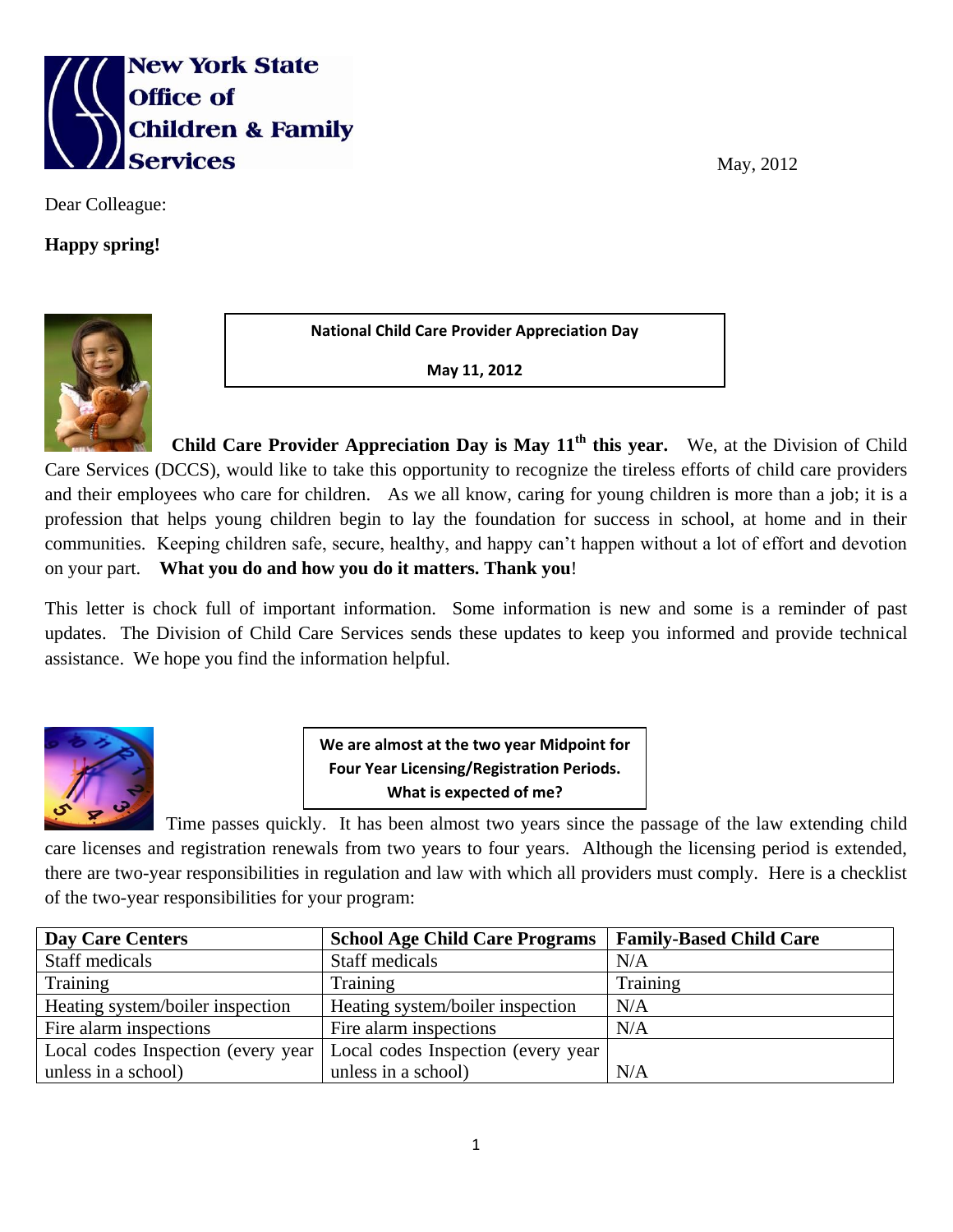In addition to the above, licensors and registrars will monitor for compliance with health and safety regulations such as child: staff ratios, supervision strategies, building safety compliance, CPR and first aid training compliance etc.

You may be wondering why medical statements for family-based programs are not listed above as a requirement at the two-year mark. That is because the regulations for family-based programs have not been updated since the new change in the renewal period. The regulation, associated with medical statements in family-based programs, was tied specifically to the renewal cycle. So now that the cycle is four years, staff medicals are required at the four-year renewal cycle. The Division, however, supports a two-year medical check-up for all caregivers and will be looking to update this requirement in revised regulations. In the meantime, we highly recommend that all **caregivers in family-based child care programs update their medical statements every two years.**



**Crib Standards**

**Effective December 28, 2012**

**Effective December 28, 2012, all child care providers in all 50 states must have compliant cribs in their homes or facilities.** It is important that you, the provider, understand that you must be in compliance with the new Federal Consumer Product Safety Commission (CPSC) law by December 28**,** 2012. **Cribs are expensive, so we urge you to plan for this important change. When you purchase a new crib, you must ask the manufacturer or retailer for a copy of the [Certificate of Compliance.](http://www.cpsc.gov/about/cpsia/faq/elecertfaq.pdf) The Certificate of Compliance is truly the only way to show that the crib is certified to meet the Consumer Product Safety Commission's standards. Your licensor/registrar will ask to see this Certificate of Compliance for verification that you are complying with this new law.**

For more information, go the CPSC webpage: [http://www.cpsc.gov/onsafety/2011/06/the-new-crib-standard](http://www.cpsc.gov/onsafety/2011/06/the-new-crib-standard-questions-and-answers/)[questions-and-answers/](http://www.cpsc.gov/onsafety/2011/06/the-new-crib-standard-questions-and-answers/) or call the CPSC Hotline: (800) 638-2772.



We are happy to announce a new look for the Office of Children and Family Services website, which also means a new look for the DCCS website. We hope you like the changes and that information is easier for you to find. You can find us at: [http://www.ocfs.state.ny.us/main/childcare.](http://www.ocfs.state.ny.us/main/childcare) If you have comments or suggestions, please send those to us via: [http://www.ocfs.state.ny.us/main/contact/contact.asp.](http://www.ocfs.state.ny.us/main/contact/contact.asp)



**Waiver Requests**

 **Waivers:** Any program that requests a waiver for a regulation must submit the *Request for Waiver* form (OCFS-4887) to the DCCS Regional Office manager, or if you are operating in a borough of New

York City (NYC), all Requests for Waiver forms must be submitted to the Borough Office Manager at the NYC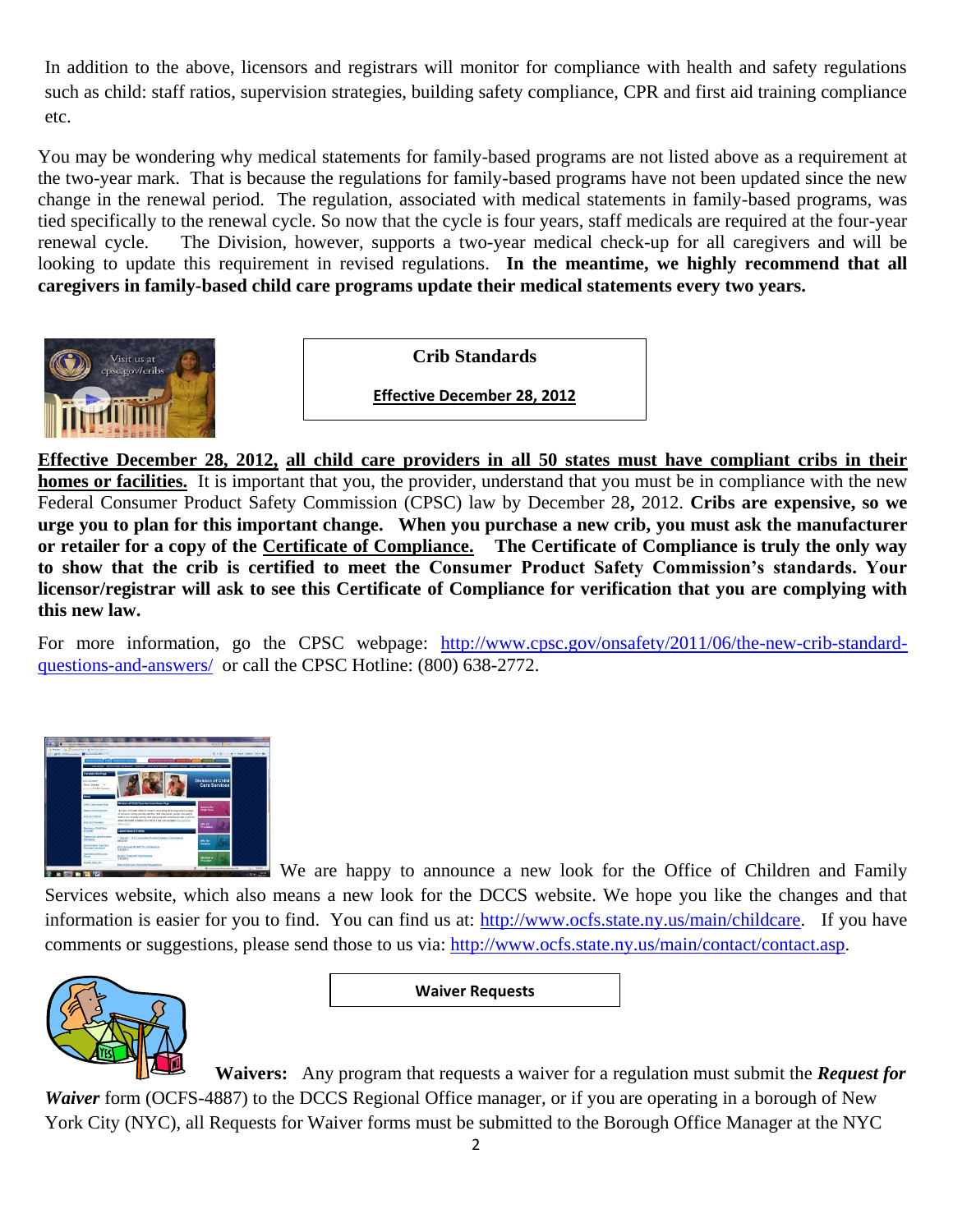Department of Health and Mental Hygiene's Bureau of Child Care. This form is posted on the web at: <http://www.ocfs.state.ny.us/main/documents/docsChildCare.asp>. Providers must remain in full compliance with the regulation while their waiver request is being reviewed by the manager. When filling out the form, remember to include (1) the specific regulation for which a waiver is sought; (2) the reason the waiver is necessary; and (3) a description of what will be done to achieve or maintain the intended purpose of the regulation to protect the health, safety and well-being of children and (4) the time period needed for the waiver. If approved, failure to adhere to the terms of the waiver will result in its termination and may constitute cause for the Office to begin an enforcement action. The full text of regulation 413.6 can be found at:

[http://www.ocfs.state.ny.us/main/childcare/regs/413Definitions.asp#s6.](http://www.ocfs.state.ny.us/main/childcare/regs/413Definitions.asp#s6)



**New E-learning Topic Coming Soon**

Stay Tuned. OCFS is completing a new approved **on-line training** course titled: **Transportation.** When the training module is complete, an announcement will be posted to the DCCS website under the heading "*Latest News and Events*" at:<http://www.ocfs.state.ny.us/main/childcare/default.asp>.



**Effective Immediately: Corporation Board Presidents will be Notified of Enforcement Actions**

Because of the important role they have in program governance and oversight, board presidents of incorporated day care centers, school age child care programs and home-based programs will be notified by mail of all enforcement actions concerning programs they oversee. This is in addition to notification to the program director at the day care center or school age child care program or the on-site provider of the homebased program.



**Fraud is a Crime**

 Child day care fraud is the deliberate submission or filing of forged, false or altered documents to Office of Children and Family Services (OCFS), its agents, the Child and Adult Care Food Program (CACFP), local Department of Social Services or any other government agency. Most providers are extremely vigilant about making sure that their documentation is valid. However, OCFS has been experiencing an increase in child care fraud cases. Examples of child day care fraud include provider submission of: altered fingerprint records, forged medical statements, invalid training certificates, submission of OCFS fingerprint cards for nonchild care staff, falsified child attendance records and subsidy fraud.

Fraud is a serious violation of the trust OCFS extends to its provider community. As such, all suspected cases of fraud will be investigated by the appropriate authority and may be referred to the OCFS Bureau of Day Care Enforcement for further action, the District Attorney's Office, local Departments of Social Services and the Food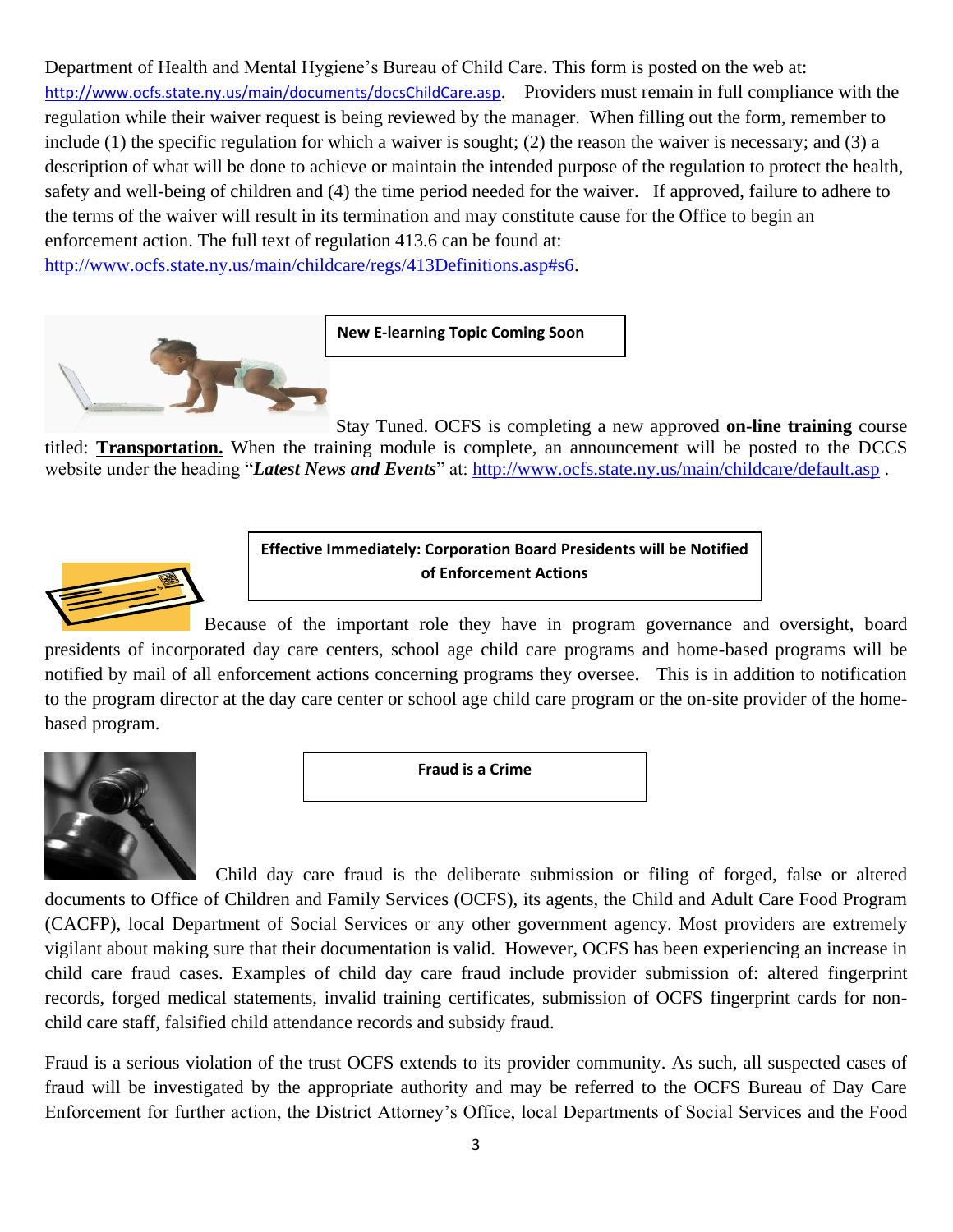program, as appropriate. If you have been found to have committed child care fraud you may lose your eligibility to care for children whose families receive child care subsidy payments and/or have your registration or license revoked.

*It is far better to be late in filing a form or to have missing documentation than it is to submit an altered or forged document. Missing documentation is a violation; forged documentation is a crime.*



**Changes to Educational Incentive Program (EIP) Funding April 1, 2013**

*<u>Anired for a</u>* **<b>Beginning June 1, 2013** EIP scholarships will be awarded <u>only for training taken from a trainer</u> with the New York State Early Learning Trainer Credential (NYSELTC) or a trainer who is in the process of becoming a NYSELTC trainer. The NYSELTC is a trainer approval process that verifies the education and qualifications of trainers who provide professional development to early learning providers in the state. In collaboration with partners statewide, the New York State Association for the Education of Young Children (NYSAEYC) has developed this trainer approval process. There are currently two types of approved trainers; verified specialty trainers and credentialed trainers. The application process entails a review of a trainer's level of education, experience working with children and families, and training experience verified by the NYSAEYC. In addition, the quality of the instructional design, content and delivery of the professional development they offer, as well as their professionalism, are evaluated through a portfolio review process. If you currently provide training to child care staff or hire persons to train your staff and are interested in becoming a credentialed trainer (NYSELTC), visit the following website: [www.nycecpdi.org.](http://www.nycecpdi.org/)



**1. MAT Recertification, 2. More Frequent Inspections, 3. Distance Learning Requires Pre-approval 4. Pool Season is Coming**



## **Renewing Medication Administration Training (MAT)**

Help us to help you! MAT renewal letters are mailed directly to the medication administrant's home address 90 days prior to the certification expiration date. The renewal letters are sent to the name and address that is currently listed in the MAT program's database. Please contact the MAT program if you or your staff's name or home address and/or place of employment have changed since you initially took the MAT course. In addition, the medication administrant needs to be listed in the Child Care Facility System (CCFS) for the correct program. The lack of correct information could result in failure to receive the MAT letter containing renewal information including the user ID and password necessary to access the online testing option for MAT certification renewal. Failure to renew could cause a lapse in authorization to administer medications. Please direct correspondence regarding mailing address to [mat@pdp.albany.edu](mailto:mat@pdp.albany.edu) or call (866) 665-5537 and update your licensor or registrar with staffing information.